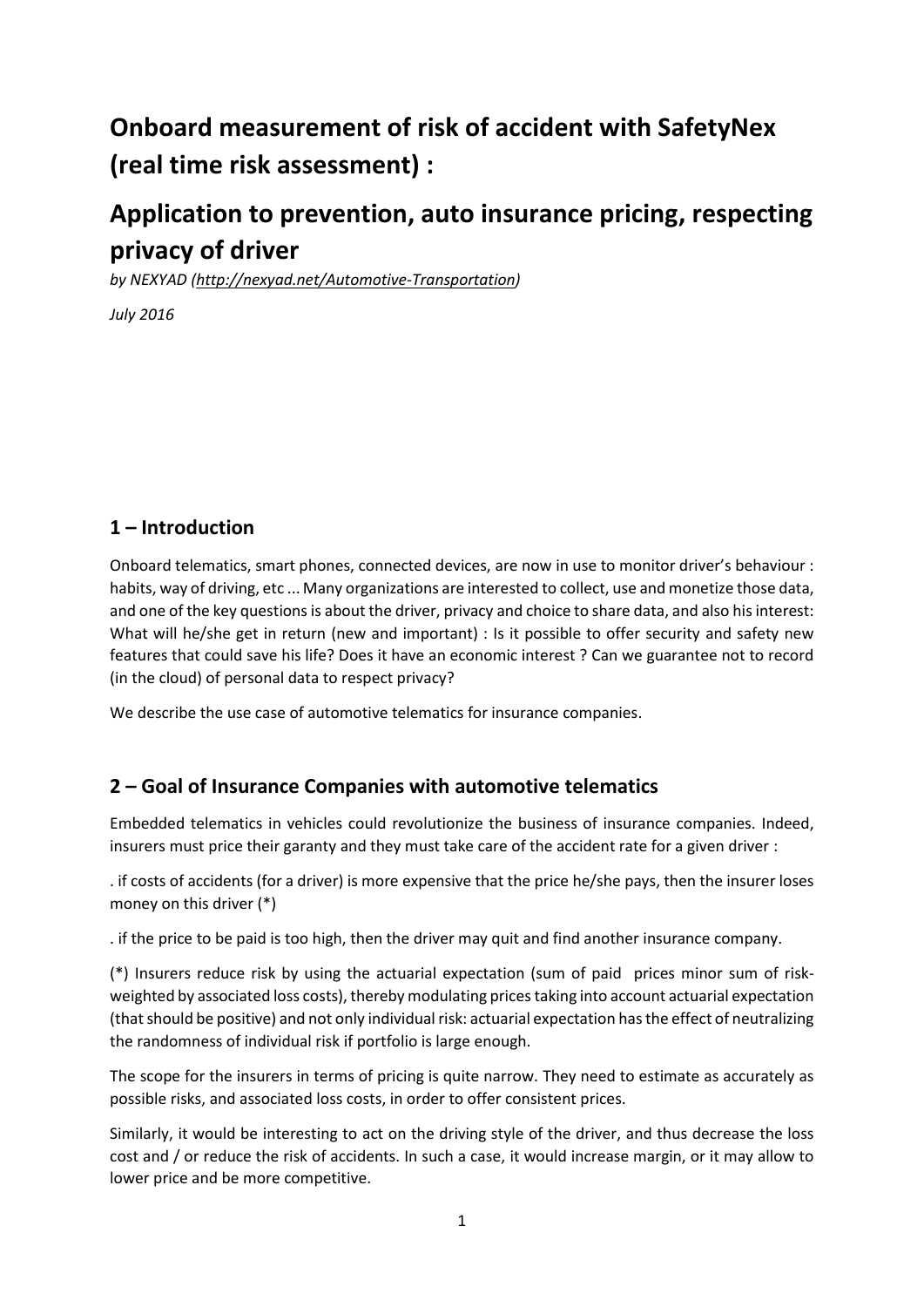One can imagine many ways to achieve pricing using telematics:

- . production of more accurate customers segmentation,
- . « Pay how you drive »
- . a mix of both approaches.

Main useful information is the risk profile of the driver and, for better understanding, usage statistics (number of kilometers, used types of infrastructure - highway road city - hourly statistics, etc. ...). In no case does the actuary need to know precisely where the driver went, how fast he was driving, and at what time. Even the driving style is not important (as we could explain in the previous white paper, see references, severe braking is no help to estimate risk of accident) : Those data are not part of the data needed for insurance companies.

Risk is as we said the main needed variable for insurance companies, with statistics of uses, the there is no need to collect confidential data (like timestamped geolocation and speed, for instance). We can say then, that it is normal that insurance companies all look for devices and smartphones to collect data.

For the driver, this may allow in particular reduce pricing injustices:

. young drivers pay in France three times the average price (in other countries it is much more) because statistically risk profile is very high. Telematics lets the insurer know the individual actual risk of a young driver (and THIS young driver may be an excellent driver even though he/she is young !)

. a driver who has three accidents because he/she is a risky driver, or a safe driver who really had bad luck (it happens) are currently seen the same way by insurers. Penalizing the safe unlucky driver is really unfair ! And it doen't correspond to the probability of accident.

Similarly, helping seniors to go on driving their individual car as long as possible is an important social issue in view of the aging of our populations: the individual vehicle is still a social connection tool, and the best suited to ensure the mobility of senior citizens (no stairs to climb, no rush hour, no long walks in the corridors, etc ...), but declining reflexes and bad eye sight can cause road safety problems. A unitary measurement of the risk profile can may lead to rapidly detect any deterioration in driving performance (increased risk), and thereby enable the insurer to propose preventive and corrective effective actions, appropriate and personalized (updated knowledge of road risks, visit the ophthalmologist, etc ...).

#### **3 – Data needed for insurance to build its pricing**

As mentioned before, relevant data for insurers are :

- . risk taken by the driver
- . kilometers
- . used types of infrastructure (city, road, motorway)
- , Dayparts
- . days of the week
- . habitual nature or not for a path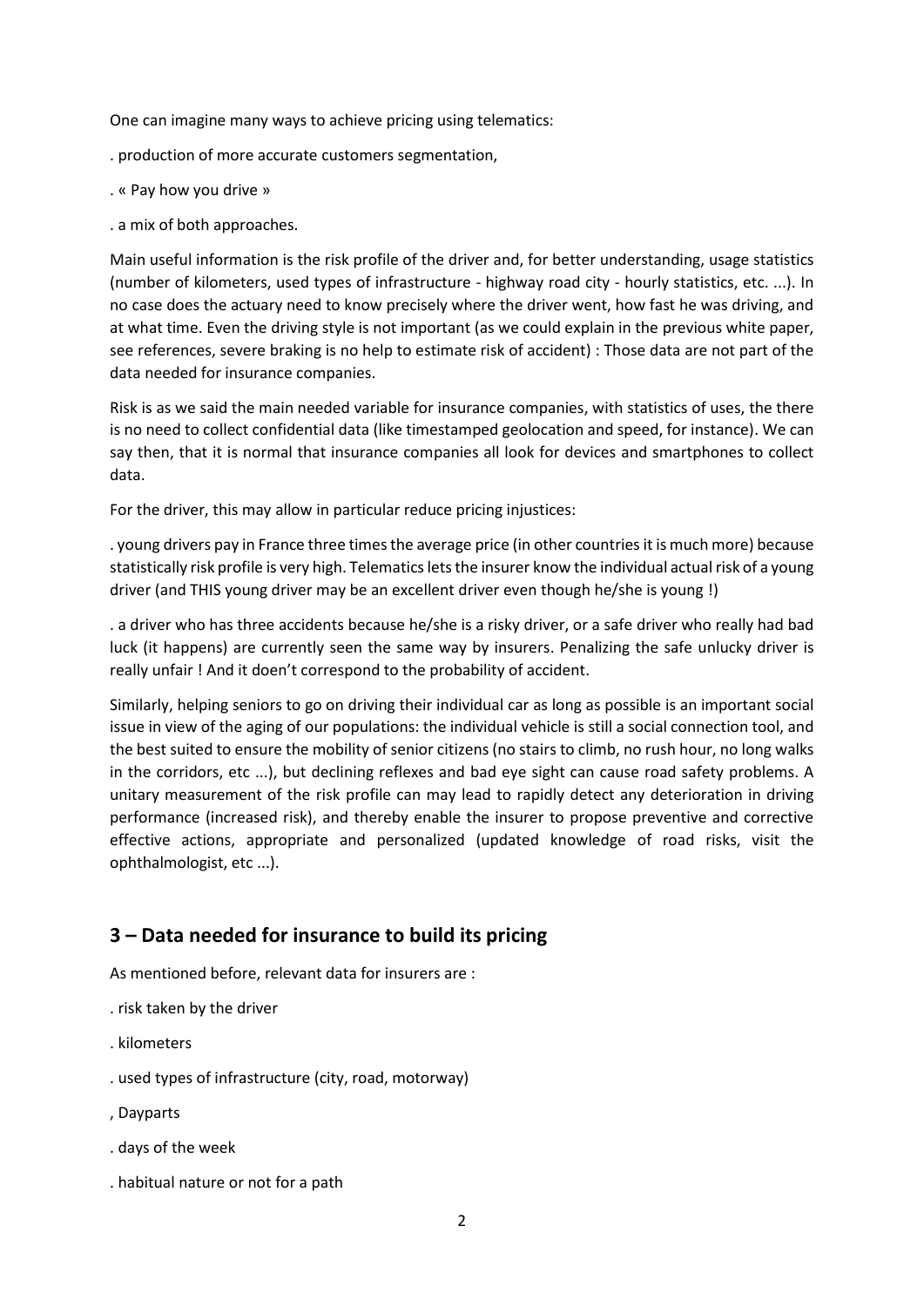. geographic area of main use of the vehicle (not trips or places visited by the driver, just the regions to see how some areas are more accident-prone than others).

The insurer (unlike other professions such as fleet managers), needs no accurate location data and time stamped (except for anti-theft function or post-theft). Data of interest must be gathered into histograms (aggregate) and contingency tables (aggregate data still there). Aggregation warrants the driver that there is no spying. With those data, it is absolutely not possible to reconstruct the path or know any crimes he committed (it is not known where the driver went, for how long and at what time, or how fast).

So one can say that the real need of data for the insurer meets a priori requirements of every national agency for data privacy monitoring (including CNIL in France), and more generally meets the elementary rules of ethics.

### **4 – Data required to calculate a risk**

Contrary to what we sometimes read, the risk of accident can not possibly be inferred from a measurement of the brutality of breaking (with accelerometers). Work on this subject has been published in scientific congresses, and the reader is invited to consult the chapter « 8 - references ». It is too bad, but you will never get a proper risk assessment if you use this so called « severe breaking » - based intuition.

Thus, current deployments based on detecting severe braking and other seemingly logical ideas (but false) are they doomed to failure.

NB: It is easy to understand that if you drifts and do severe braking on a disused airport runway is not dangerous. If you do the same thing in front of a school, it is extremely dangerous. If you do this on an open road with crossing roads, it is both dangerous for the others and for you. Similarly, if you drive with no severe braking and if you don't stops at the stop sign … it is extremely dangerous.

The context is very important (talking about contextualization of driving behavior).

Then, because you must compare driving behaviour to context (infrastructure characteristics, for instance, variables to determine risk are mainly:

. vehicle speed (and related data: acceleration, ...)

. accurate geolocation (GPS signal) and positioning on a map (whether you are on a disused airport in front of a school, or on an open road with crosses, etc).

From these data, it is possible (but not easy) to determine the risk taken by the driver.

Only contextualised approaches as indicated above are scientifically credible, others are eliminated directly.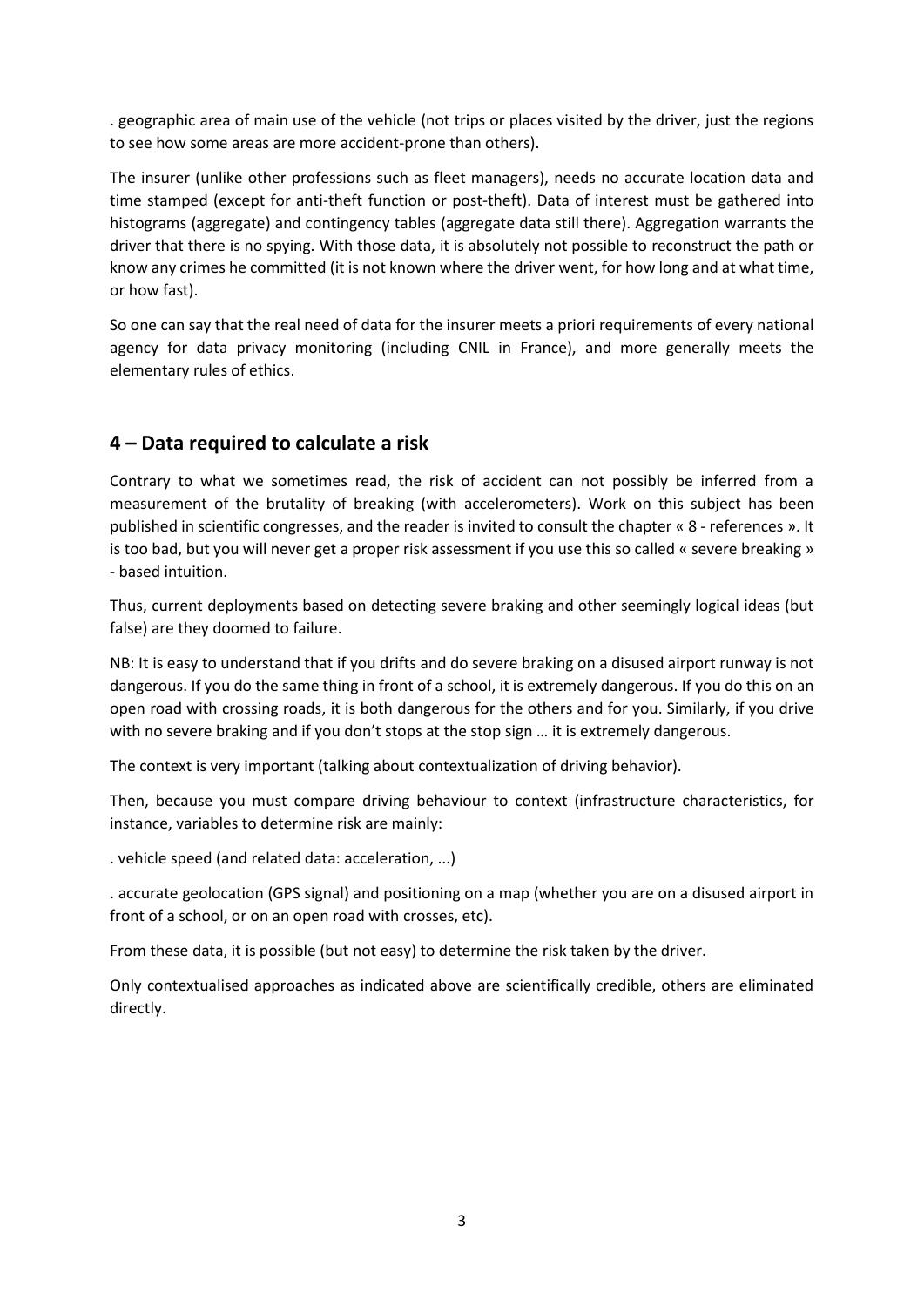## **5 – Trick of « recording raw data » in the cloud**

It is tempting to record all the raw data (speed, location, acceleration, ...) in the cloud and then build offline, on high capacity servers, "risk scores". This would allow the use of modern methods of deep learning, for example, and would also allow the use of very high memory capacity and computing power.

NB: this off-line approach fails to warn the driver that he/she is in danger (because even if the computation in the cloud is fast and real time, data transmissions latency for upload or download is not garantied). It's a shame to estimate risk and not to warn the driver in situ!

Recording of raw data in the cloud faces a major problem : from timestamped speed of the car and GPS signal, you can locate the vehicle on a map … that has many points of interest including speed limits !

Therefore, it is extremely easy, from those raw data to detect any speed limit infringement. In France the detention of violations of law by private companies is generally not legal (except special mission given by the Goverment) : it is strictly prohibited by the Penal Code (which is monitored by the CNIL): see "8-references" Art. 226-19 of the Penal Code. In other countries where data privacy protection is not as strict, we believe that the detention of law violation by insurance companies is contrary to the basic ethics. Especially since the insurer does not need this information to compute pricing, as explained above.

It is very important to clearly understand this problem: an insurance company that collects raw data including speed and gps, and that records them into a cloud (on computer servers) indirectly owns offenses to the law. In France, for instance, it is likely to be prosecuted, and rightly so, by the CNIL.

This solution of « recording raw data in the cloud » to estimate a rik must be avoided: it's tempting, of course, but do not.

### **6 –Disruptive solution SafetyNex**

SafetyNex computes every second the risk taken by the driver. The computation is not done in a cloud on remote servers, but directly inside the smartphone. This means that in no case the raw signals (speed and GPS) are recorded on computer servers accessible by the insurer or by NEXYAD. These are only temporary raw data used by the computer program SafetyNex and then raw data is erased from the smartphone.

The risk computed by SafetyNex has been validated by the experts of the road equipment, tested on 50 million km, and it uses proven knowledge extracted during the past 15 years by NEXYAD from road safety experts and researchers (French collaborative research programs on road safety PREDIT).

Since the risk assessment is performed in real time, it is possible to warn the driver in case of danger ahead. Prevention (alert) is important both for the driver and for the insurance company :

. For the driver, being alerted in case of danger is likely to save his/her life.

. For the insurer, the alert lets statistically avoid accidents, and for those who have not been avoided, it leads to accidents with lower speed (because the driver had time to slow down) which on average corresponds to lower insurance costs.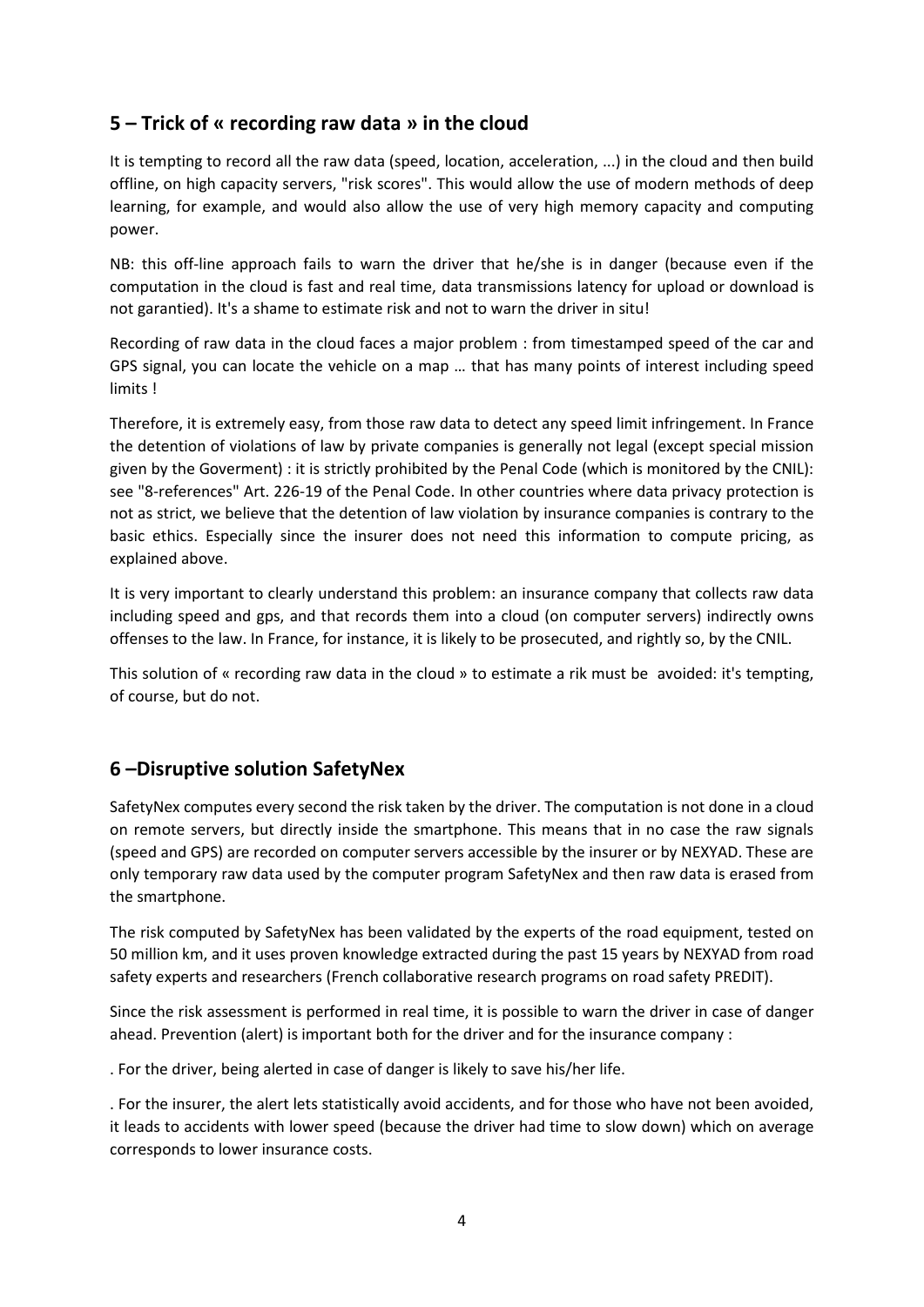SafetyNex aggregates data (kilometers risk histogram, etc. and all contingency tables) directly in the smartphone and sends to a cloud only such statistical data, 100% relevant to the insurer. On NEXYAD cloud, data is anonymized. No raw data is recorded, no law infringement may be held by the insurer or NEXYAD, either directly or indirectly.

SafetyNex gives advices ("off-line") to the driver, telling him/her on demand what driving behaviors should be modified in order to increase safety.

### **7 – Conclusion**

It should not be allowed (in most countries it is not) to record speed of the car and GPS (raw data) on a cloud for insurance risk assessment applications because it would mean that the insurance company knows every overspeed of the driver. Even if it is allowed, it is a complex situation (where the insurance company is aware of illegal behaviour of their customers … what should they do then ?).

There is a real time onboard risk assessment tool able to overcome this: SafetyNex that achieves its risk assessment locally (within the smartphone) and then that is natively designed to be compatible with the requirements of the French Penal Code and the CNIL (compliance with Pack for the connected vehicle), and more generally with the elementary rules of ethics and laws of other countries, to protect privacy of the driver.

The risk assessed by SafetyNex has a specific definition in accident and its relevance has been validated by 50 million km of rollings.

SafetyNex alerts in real time the driver of a dangerous situation ahead (letting time enough to slow down). In doing so, accidents may be avoided, and when they are not, if the driver had time to slow down, they are statistically less severe. SafetyNex therefore influences in a good way, both the risk and the cost of accident.

SafetyNex is perceived by the driver as a useful driver assistance, and can help to personalize the services offered by the insurer.

Finally, SafetyNex offers coaching explaining what behaviors may change to lower the risk.

### **8 – References**

. *white paper NEXYAD n°1 : THE ULTIMATE SOLUTION FOR INSURANCE COMPANIES THAT NEED ONBOARD RISK ASSESSMENT : SafetyNex* :

[http://nexyad.net/Automotive-Transportation/wp-content/uploads/2016/02/THE-ULTIMATE-](http://nexyad.net/Automotive-Transportation/wp-content/uploads/2016/02/THE-ULTIMATE-SOLUTION-FOR-INSURANCE-COMPANIES-THAT-NEED-ONBOARD-RISK-ASSESMENT.pdf)[SOLUTION-FOR-INSURANCE-COMPANIES-THAT-NEED-ONBOARD-RISK-ASSESMENT.pdf](http://nexyad.net/Automotive-Transportation/wp-content/uploads/2016/02/THE-ULTIMATE-SOLUTION-FOR-INSURANCE-COMPANIES-THAT-NEED-ONBOARD-RISK-ASSESMENT.pdf)

*. (French Version) Version française du white paper NEXYAD n°1* :

[http://nexyad.net/Automotive-Transportation/wp-content/uploads/2016/01/Calcul-du-risque](http://nexyad.net/Automotive-Transportation/wp-content/uploads/2016/01/Calcul-du-risque-daccident-pris-par-le-conducteur.pdf)[daccident-pris-par-le-conducteur.pdf](http://nexyad.net/Automotive-Transportation/wp-content/uploads/2016/01/Calcul-du-risque-daccident-pris-par-le-conducteur.pdf)

#### *. PUBLIC STATEMENT OF ABANDONMENT OF THE BOARD TELEMATICS BY INSURERS HAVE SUCCESSFULLY TESTED SOLUTIONS TODAY*

[http://www.lecho.be/entreprises/services\\_financiers\\_assurances/AG\\_Insurance\\_renonce\\_a\\_lier\\_la\\_](http://www.lecho.be/entreprises/services_financiers_assurances/AG_Insurance_renonce_a_lier_la_prime_auto_au_comportement.9729053-3028.art?ckc=1&ts=1455208594) [prime\\_auto\\_au\\_comportement.9729053-3028.art?ckc=1&ts=1455208594](http://www.lecho.be/entreprises/services_financiers_assurances/AG_Insurance_renonce_a_lier_la_prime_auto_au_comportement.9729053-3028.art?ckc=1&ts=1455208594)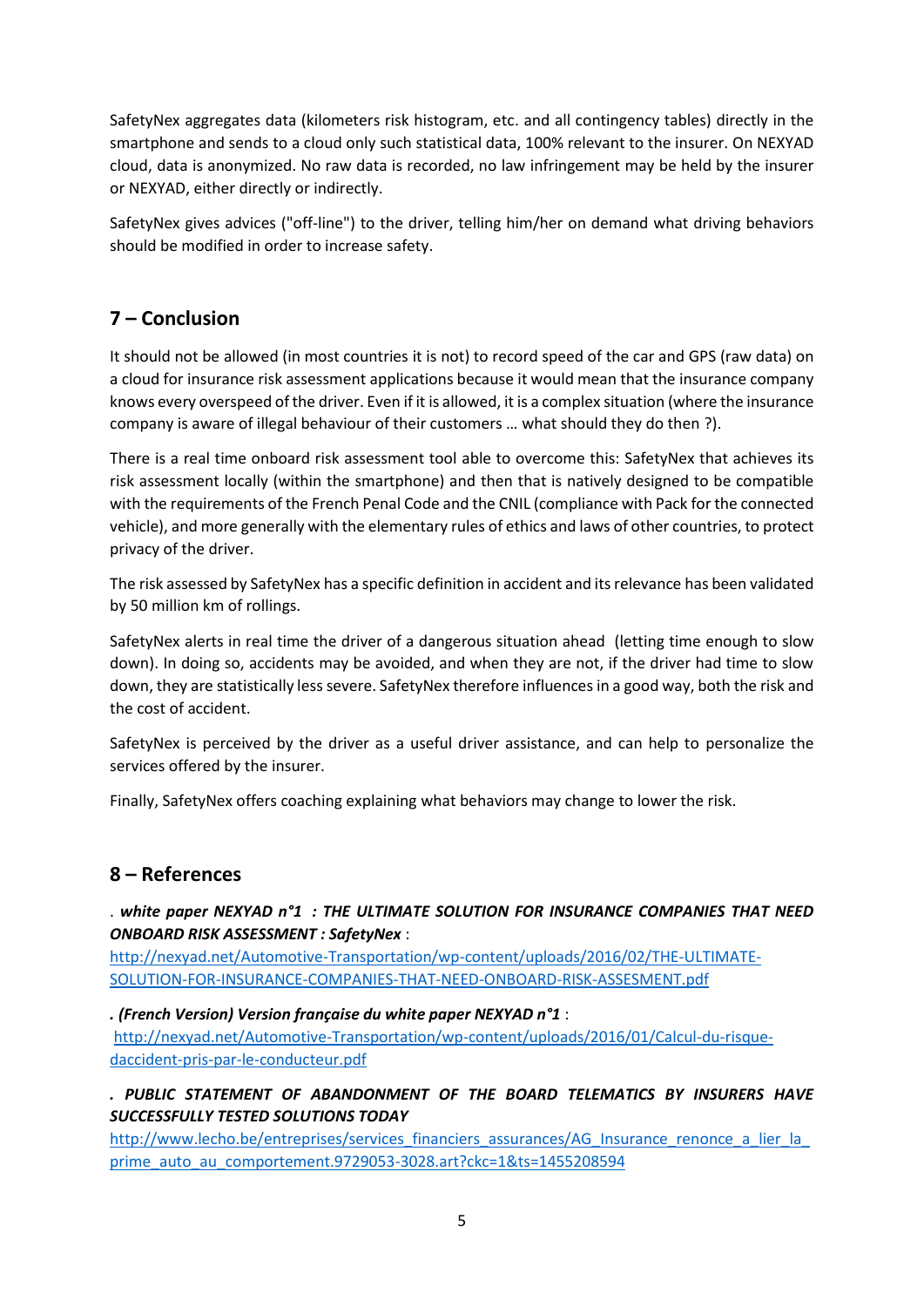*. PAPER OF NEXYAD AT PRAC CONGRES 2010 May 2010* (Road Safety Conference : Prévention des Risques et Aide à la Conduite organisée à Paris par le LCPC), suite au programme de recherche SARI (dans lequel NEXYAD a travaillé). Plusieurs publications dont l'une à la Session **Caractérisation du Risque Routier** «évaluation du risque de sortie de route pour l'aide à la conduite ou le diagnostic d'infrastructure », Johann Brunet, Pierre Da Silva Dias, Gérard Yahiaoui.

[http://prac2010.free.fr/lib/actes\\_prac\\_fin.pdf](http://prac2010.free.fr/lib/actes_prac_fin.pdf)

#### *. OBSERVATORY OF TRAJECTORIES : OBSERVATOIRE DES TRAJECTOIRES DU PROGRAMME DE RECHERCHE PREDIT SARI* :

[http://sari.ifsttar.fr/docs/synthese\\_hanovre.pdf](http://sari.ifsttar.fr/docs/synthese_hanovre.pdf)

*. FRENCH RESEARCH PROGRAMS ON ROAD SAFETY (French Spoken) PROGRAMMES DE RECHERCHE DE LA SECURITE ROUTIERE ET ENREGISTREMENT DE QUASI-ACCIDENTS* : OBSERVATOIRE DES TRAJECTOIRES DU PROGRAMME DE RECHERCHE SARI :

http://www.normandiecentre.cerema.fr/IMG/pdf/Programme\_quadriennal\_de\_recherche\_E [RA\\_Accidentologie-V1-3-valide-3\\_cle22f934.pdf](http://www.normandiecentre.cerema.fr/IMG/pdf/Programme_quadriennal_de_recherche_E%20RA_Accidentologie-V1-3-valide-3_cle22f934.pdf)

*. FRENCH RESEARCH PROGRAMS ON ROAD SAFETY (French Spoken) PROGRAMMES GOUVERNEMENTAL DE RECHERCHE SUR LES TRANSPORTS PREDIT – SES ORIENTATIONS SUR LA RECHERCHE EN SECURITE ROUTIERE* :

<https://www.cairn.info/revue-les-cahiers-du-numerique-2001-1-page-97.htm>

*. DIGITAL DATA AND PRIVACY GUIDE BOOK BY THE FRENCH GOVERNMENTAL SOCIETY CNIL : GUIDE INFORMATIQUE ET LIBERTE – CNIL :*

[https://www.cnil.fr/sites/default/files/typo/document/CNIL\\_Guide\\_enseignement.pdf](https://www.cnil.fr/sites/default/files/typo/document/CNIL_Guide_enseignement.pdf)

*. COMPLIANCE PACK FOR CONNECTED CAR : PACK DE CONFORMITE POUR LE VEHICULE CONNECTE* : <https://www.cnil.fr/fr/tag/pack-de-conformite>

*. FRENCH LAW : CODE CIVIL Article 9 alinéa 1 : « Chacun a droit au respect de sa vie privée. »*

*. White paper OPEN SCIENCE IN A DIGITAL REPUBLIC, CNRS :*

[https://books.google.fr/books?id=mssZDAAAQBAJ&pg=PA71&lpg=PA71&dq=EU+digital+republic+eu](https://books.google.fr/books?id=mssZDAAAQBAJ&pg=PA71&lpg=PA71&dq=EU+digital+republic+european+commission&source=bl&ots=JQizi3b2Gm&sig=YtXaXvzkJGaz-RSLo8uMjkC0qp0&hl=fr&sa=X&ved=0ahUKEwj8jOXY1pPNAhXEHxoKHVt5CTEQ6AEIVTAH#v=onepage&q=EU%20digital%20republic%20european%20commission&f=false) [ropean+commission&source=bl&ots=JQizi3b2Gm&sig=YtXaXvzkJGaz-](https://books.google.fr/books?id=mssZDAAAQBAJ&pg=PA71&lpg=PA71&dq=EU+digital+republic+european+commission&source=bl&ots=JQizi3b2Gm&sig=YtXaXvzkJGaz-RSLo8uMjkC0qp0&hl=fr&sa=X&ved=0ahUKEwj8jOXY1pPNAhXEHxoKHVt5CTEQ6AEIVTAH#v=onepage&q=EU%20digital%20republic%20european%20commission&f=false)

[RSLo8uMjkC0qp0&hl=fr&sa=X&ved=0ahUKEwj8jOXY1pPNAhXEHxoKHVt5CTEQ6AEIVTAH#v=onepage](https://books.google.fr/books?id=mssZDAAAQBAJ&pg=PA71&lpg=PA71&dq=EU+digital+republic+european+commission&source=bl&ots=JQizi3b2Gm&sig=YtXaXvzkJGaz-RSLo8uMjkC0qp0&hl=fr&sa=X&ved=0ahUKEwj8jOXY1pPNAhXEHxoKHVt5CTEQ6AEIVTAH#v=onepage&q=EU%20digital%20republic%20european%20commission&f=false) [&q=EU%20digital%20republic%20european%20commission&f=false](https://books.google.fr/books?id=mssZDAAAQBAJ&pg=PA71&lpg=PA71&dq=EU+digital+republic+european+commission&source=bl&ots=JQizi3b2Gm&sig=YtXaXvzkJGaz-RSLo8uMjkC0qp0&hl=fr&sa=X&ved=0ahUKEwj8jOXY1pPNAhXEHxoKHVt5CTEQ6AEIVTAH#v=onepage&q=EU%20digital%20republic%20european%20commission&f=false)

**.** *FRENCH LAW* **:** *CODE PENAL Art. 226-17-1 alinéa 1 :* Le fait pour un fournisseur de services de communications électroniques de ne pas procéder à la notification d'une **violation de données à caractère personnel** à la Commission nationale de l'informatique et des libertés ou à l'intéressé, en méconnaissance des dispositions du II de l'article 34 bis de la loi n° 78-17 du 6 janvier 1978, est puni de cinq ans d'emprisonnement et de 300 000 € d'amende.

*. FRENCH LAW : CODE PENAL Art. 226-19* Le fait, hors les cas prévus par la loi, de mettre ou de conserver en mémoire informatisée, sans le consentement exprès de l'intéressé, des données à caractère personnel qui, directement ou indirectement, font apparaître les origines raciales ou ethniques, les opinions politiques, philosophiques ou religieuses, ou les appartenances syndicales des personnes, ou qui sont relatives à la santé ou à l'orientation ou à l'identité sexuelle de celles-ci, est puni de cinq ans d'emprisonnement et de 300 000 € d'amende.

**Est puni** des mêmes peines **le fait**, hors les cas prévus par la loi, **de mettre ou de conserver en mémoire informatisée des données à caractère personnel concernant des infractions**, des condamnations ou des mesures de sûreté.